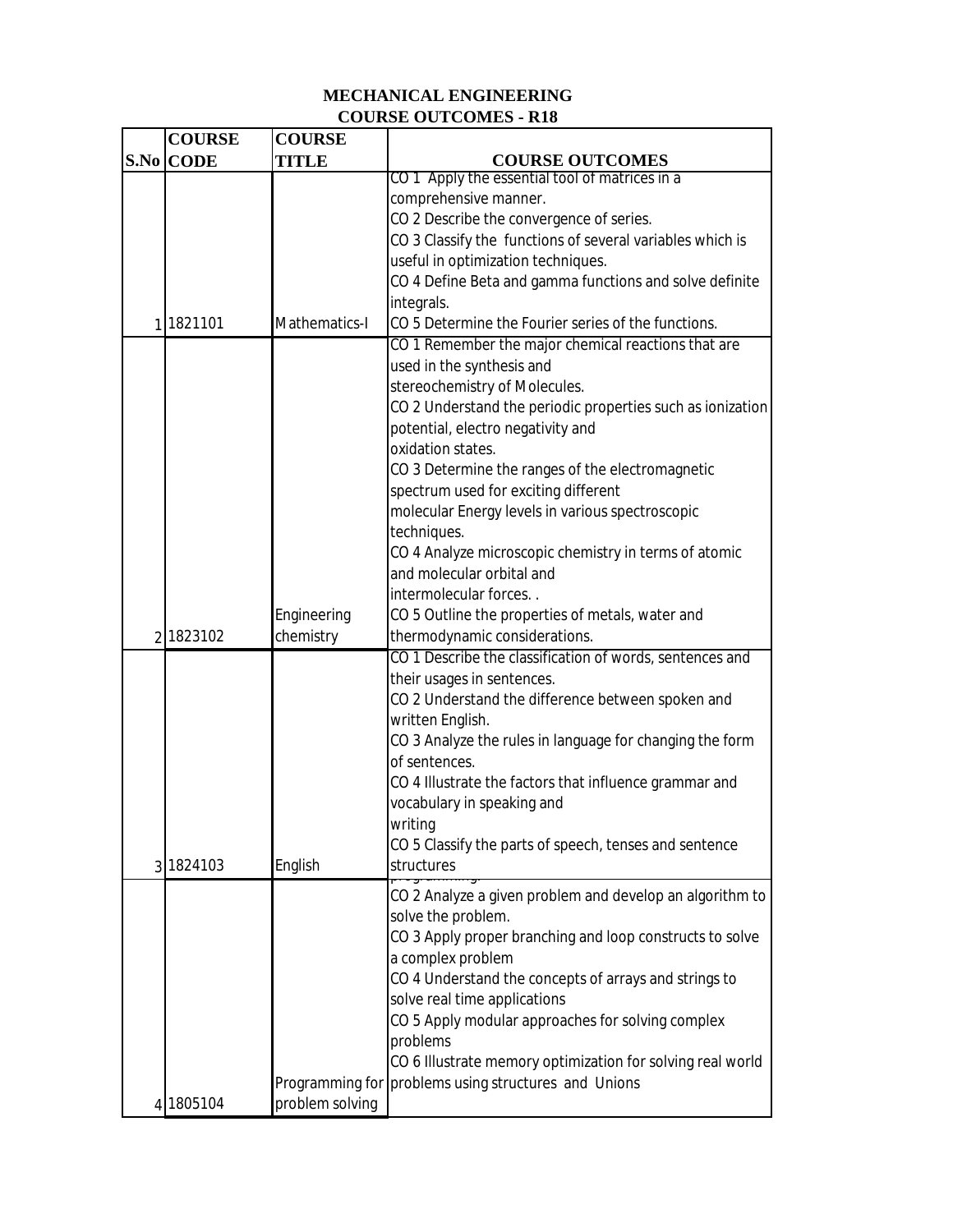|                |         |                        | CO 1 Compare rate constants of reactions from<br>concentration of reactants/products as a<br>function of time.<br>CO 2 Evaluate molecular/system properties such as<br>surface tension, viscosity, conductance<br>of solutions, redox potentials, chloride content of water,                                                                                                                                                                                                                                                                                                                        |
|----------------|---------|------------------------|-----------------------------------------------------------------------------------------------------------------------------------------------------------------------------------------------------------------------------------------------------------------------------------------------------------------------------------------------------------------------------------------------------------------------------------------------------------------------------------------------------------------------------------------------------------------------------------------------------|
| 5 <sup>1</sup> | 1823107 | Chemistry lab          | etc.<br>CO 3 Analyze of drug molecule and salt sample.<br>CO 4 Determine the quantity of water sample by<br>estimation of hardness of water, chloride<br>content, DO, etc.                                                                                                                                                                                                                                                                                                                                                                                                                          |
| $6 \mid$       | 1805108 | problem solving<br>lab | CO 1 Analyze given problem and develop an algorithm<br>CO 2 Implement Code and debug programs in C language<br>using various constructs<br>CO 3 Choose proper C language constructs to solve<br>complex problems.<br>Programming for CO 4 Organize and implement heterogeneous data in<br>efficient memory utilization                                                                                                                                                                                                                                                                              |
| 7              | 1824109 | English lab            | CO 1 Describe objects, places and persons.<br>CO 2 Understand the listening process and answer the<br>questions related to it.<br>CO 3 Analyze phonetics with examples<br>CO 4 Illustrate different modes of communication skills<br>CO 5 Classify LSRW skills                                                                                                                                                                                                                                                                                                                                      |
| 8              | 1821201 | Mathematics-II         | CO 1 Gain a higher level of personal involvement and<br>interest in understanding and solving<br>environmental problems.<br>CO 2 Understand the interconnection of human<br>dependence on this ecosystem.<br>CO 3 Influence their society in proper utilization of Natural<br>resources.<br>CO 4 Increases critical thinking and helps in analyzing the<br>impact of developmental activities on environment<br>CO 5 Learn the management of environmental hazards<br>and disasters and have a clear<br>understanding on environmental concerns and follow<br>sustainable developmental activities. |
|                |         |                        |                                                                                                                                                                                                                                                                                                                                                                                                                                                                                                                                                                                                     |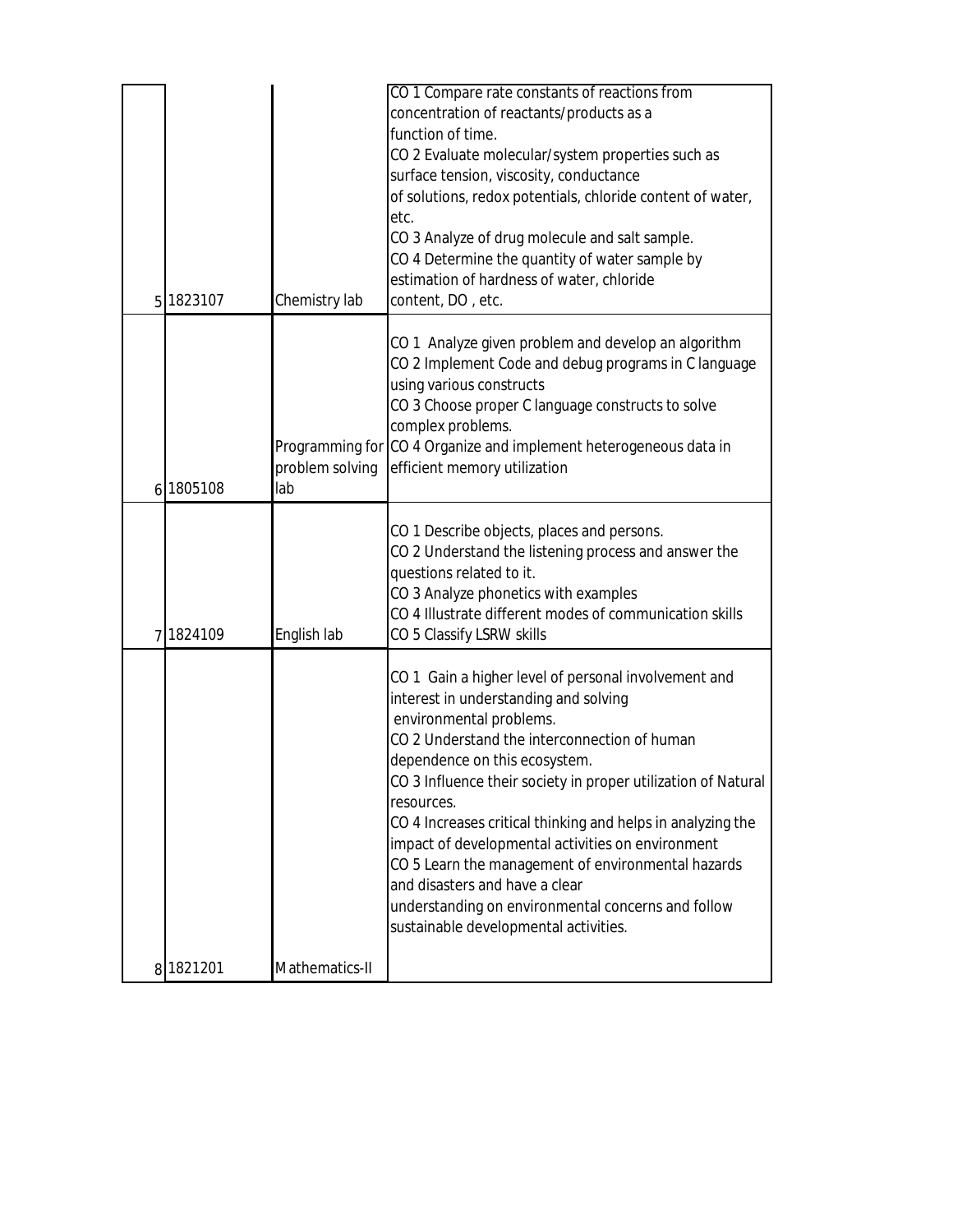| 9 1822204  | Engineering<br>physics                     | CO1. Expose students to theoretical and mathematical<br>aspects of Interference, Diffraction techniques and Lasers<br>for testing of materials.<br>CO2. To understand the concepts of Simple harmonic<br>Oscillator & non dispersive Transverse & Longitudinal<br>waves.<br>CO3. Develop knowledge and understanding the<br>fundamental concepts of solids and semiconductors.<br>CO4. Adaptability to new developments in science and<br>technology.                                                                                                                                                      |
|------------|--------------------------------------------|------------------------------------------------------------------------------------------------------------------------------------------------------------------------------------------------------------------------------------------------------------------------------------------------------------------------------------------------------------------------------------------------------------------------------------------------------------------------------------------------------------------------------------------------------------------------------------------------------------|
| 10 1802205 | <b>Basic electrical</b><br>Engineering     | CO1: Understand the functionalities of the diodes.<br>CO2: Analyze the performance of rectifiers.<br>CO3: Use the transistors in various applications<br>CO4: Understand the working of voltmeters and CROs.                                                                                                                                                                                                                                                                                                                                                                                               |
| 11 1803207 | Engineering<br>graphics<br>&Design         | CO 1 Use CAD drafting and editing tools along with page<br>templates, title block & print<br>settings<br>CO 2 Describe the geometric details of Engineering objects<br>& Become familiar with Auto Cad<br>2D, 3D drawings<br>CO 3 Understand Engineering drawing basic theory of<br>projections related to points lines,<br>plane and solids in different orientations and drafting<br>them in cad software<br>CO 4 Analyze various sectional views related to<br><b>Engineering Drawings and Create isometric</b><br>drawings with 3d tools along with basic theory&<br>procedures in engineering drawing |
| 12 1822208 | Engineering<br>physics lab                 | CO1. To explore the application of interference and<br>diffraction by doing concerned experiments.<br>CO2. Elucidate the concepts of Physics through<br>involvement in the experiment by applying theoretical<br>knowledge.<br>CO3. Develop an ability to apply the knowledge of physics<br>experiments in the later studies.<br>CO4. To understand the concept of energy gap, B-H curve,<br>and synthesis of nano material by performing the<br>experiments.                                                                                                                                              |
| 13 1802209 | <b>Basic electrical</b><br>Engineering lab | CO1: Utilize knowledge of CRO, diodes and rectifiers.<br>CO2: Perform experiments on transistor circuits.                                                                                                                                                                                                                                                                                                                                                                                                                                                                                                  |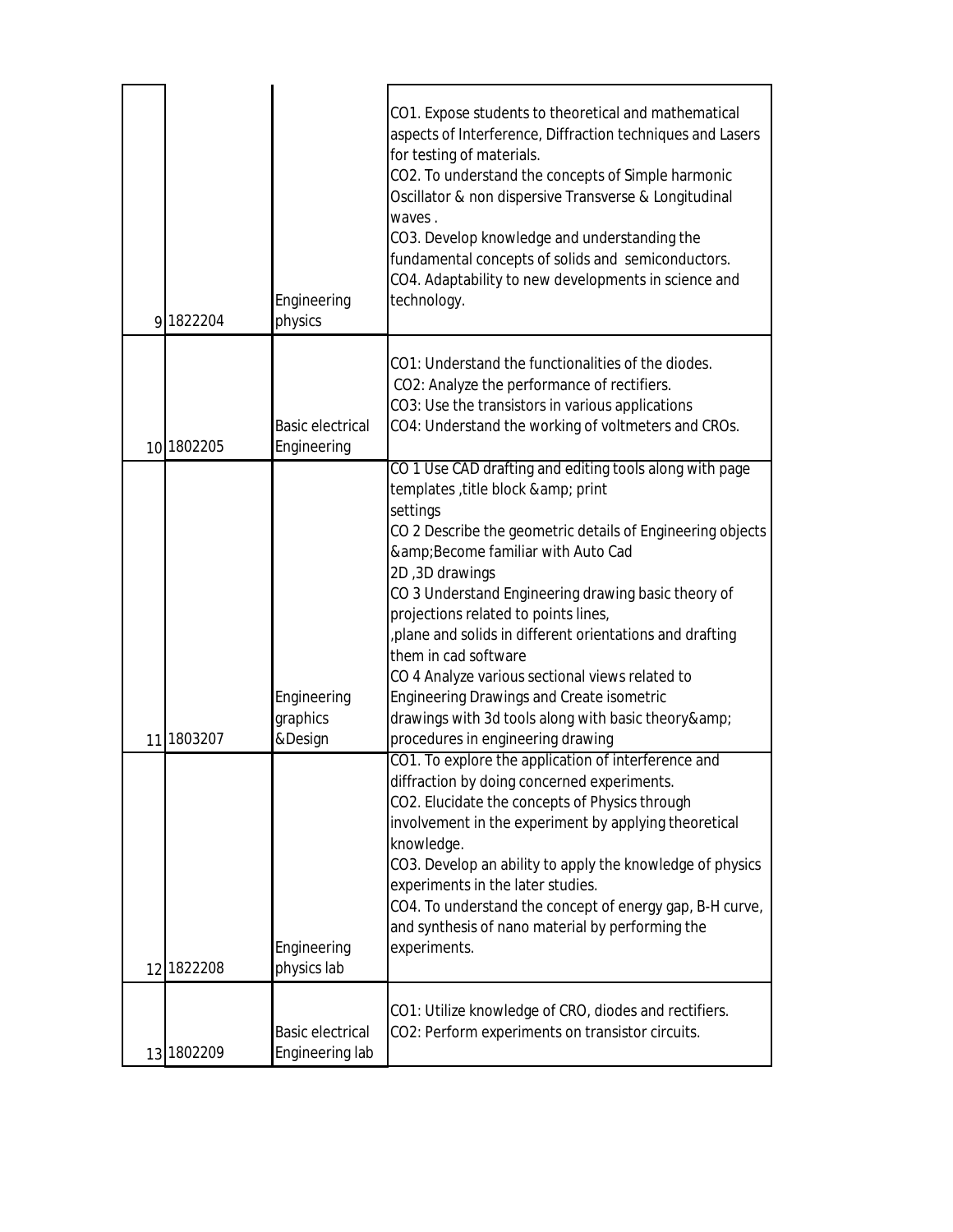| CO 1 Identify different manufacturing processes which are                       |  |
|---------------------------------------------------------------------------------|--|
| commonly employed in the                                                        |  |
| industry                                                                        |  |
| CO 2 Analyze the practical knowledge about fabricate                            |  |
| components using different materials                                            |  |
| with their ownhands                                                             |  |
| CO 3 Understand the knowledge of the dimensional                                |  |
| accuracies and tolerances applicable for                                        |  |
| different manufacturing processes                                               |  |
| CO 4 Understand the knowledge of the dimensional<br>Workshop and                |  |
| manufacturing<br>accuracies and tolerances applicable for                       |  |
| 14 1823211<br>practices<br>different manufacturing processes                    |  |
| CO 1 Define the cells, its structure and function, and                          |  |
| Different types of cells and basis for                                          |  |
| classification of living organisms                                              |  |
| CO 2 Explain about biomolecules its structure and function                      |  |
| and their role in a living organism.                                            |  |
| CO 3 Demonstrate the concept of biology and its uses in                         |  |
| combination with different technologies for production of<br><b>Biology for</b> |  |
| Engineers<br>medicines and production of transgenic plants and<br>15 1821301    |  |
|                                                                                 |  |
| CO 1 Determine the roots of polynomial and                                      |  |
| transcendental equations by different methods. (L3)                             |  |
| CO 2 Apply discrete and continuous probability                                  |  |
| distributions.(L3)                                                              |  |
| CO 3 Demonstrate the components of a classical                                  |  |
| Numerical<br>hypothesis test. (L3)                                              |  |
| methods, probab CO 4 Infer the statistical inferential methods based on         |  |
| ility and<br>small and large sampling tests. (L4)                               |  |
| 16 1821302<br>statistics                                                        |  |
|                                                                                 |  |
| CO 1 Understand the concept of system, Control volume,                          |  |
| thermodynamic properties, Thermodynamic Equilibrium,                            |  |
| work and heat                                                                   |  |
| CO 2 Apply the Laws of Thermodynamics to                                        |  |
| thermodynamic system                                                            |  |
| CO 3 Use Steam tables to define properties of steam                             |  |
| CO 4 Estimate the performance of Gas Power cycles                               |  |
| Thermodynamic<br>applied to prime movers                                        |  |
| 17 1803303<br>S                                                                 |  |
| CO 1 Describe the right pattern for an application and                          |  |
| proper method of moulding                                                       |  |
| CO 2 Understand special castings and defects of casting                         |  |
| process to suggest suitable Remedies                                            |  |
| CO 3 Apply various special welding techniques and other                         |  |
| metal joining processes                                                         |  |
| CO 4 Select appropriate metal forming techniques to be                          |  |
| used for an application.<br>Manufacturing                                       |  |
|                                                                                 |  |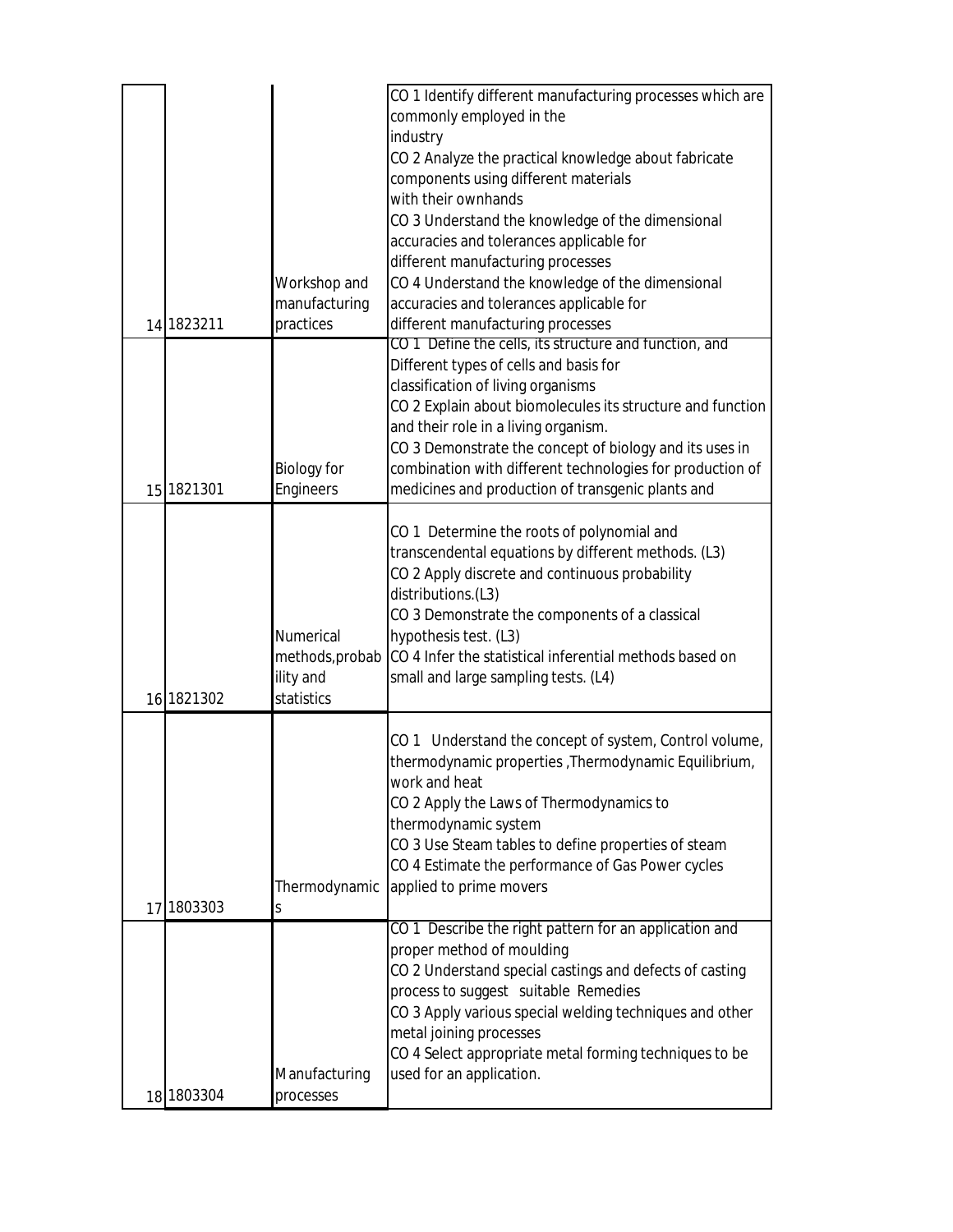|            |                  | CO 1 Determine the stresses, strains in bars subjected to                               |
|------------|------------------|-----------------------------------------------------------------------------------------|
|            |                  | loads and temperatures                                                                  |
|            |                  | CO 2 Draw the Shear Force and Bending Moment diagrams                                   |
|            |                  | for beams                                                                               |
|            |                  | CO 3 Evaluate the bending & shear stress in beams                                       |
|            |                  | longitudinal & hoop stresses in thin and thick cylinders                                |
|            |                  | CO 4 Analyze Torsions in shafts and deflections in various                              |
|            | Strength of      | beams                                                                                   |
| 19 1803305 | materials        |                                                                                         |
|            |                  | of metals and non metallic materials                                                    |
|            |                  | CO 2 Explain the mechanism of crystallization of metals                                 |
|            |                  | CO 3 Determine the grain size by using various methods                                  |
|            |                  | for different Alloys                                                                    |
|            |                  | CO 4 Analyze the binary phase diagram of iron iron carbon                               |
|            |                  | equilibrium diagram. and (TTT) diagram for heat treatment                               |
|            |                  | process                                                                                 |
|            | Material science |                                                                                         |
| 20 1803306 | and engineering  |                                                                                         |
|            |                  |                                                                                         |
|            |                  | CO 1 Determine the resultant of system of Forces                                        |
|            |                  | CO 2 Identify equilibrium conditions for static problems                                |
|            |                  | CO 3 Determine the centroid of composite figures, centre                                |
|            |                  | of gravity of bodies, area, moment of inertia and mass                                  |
|            |                  | moment of inertia                                                                       |
|            | Engineering      | CO 4 Analyze trusses for forces in members                                              |
| 21 1801307 | <b>Mechanics</b> |                                                                                         |
|            |                  |                                                                                         |
|            |                  | CO 1 Use the metal specimen and trace the<br>microstructure at different magnifications |
|            |                  |                                                                                         |
|            |                  | CO 2 Determine the hardness of the given Steel specimen                                 |
|            |                  | before and after annealing and normalizing operations                                   |
|            |                  | CO 3 Develop the behavior of material under tensile load                                |
|            |                  | and draw stress strain diagram                                                          |
|            |                  | Material science CO 4 Analyze hardness test on mild steel, brass and                    |
|            | and engineering  | copper                                                                                  |
| 22 1803308 | lab              | CO 1 Examine a pattern with allowances                                                  |
|            |                  |                                                                                         |
|            |                  | CO 2 Test the properties of the moulding sand and prepare<br>a casting                  |
|            |                  |                                                                                         |
|            |                  | CO 3 Develop a model using arc welding, spot welding and                                |
|            | Manufacturing    | soldering                                                                               |
| 23 1803309 | technology lab   |                                                                                         |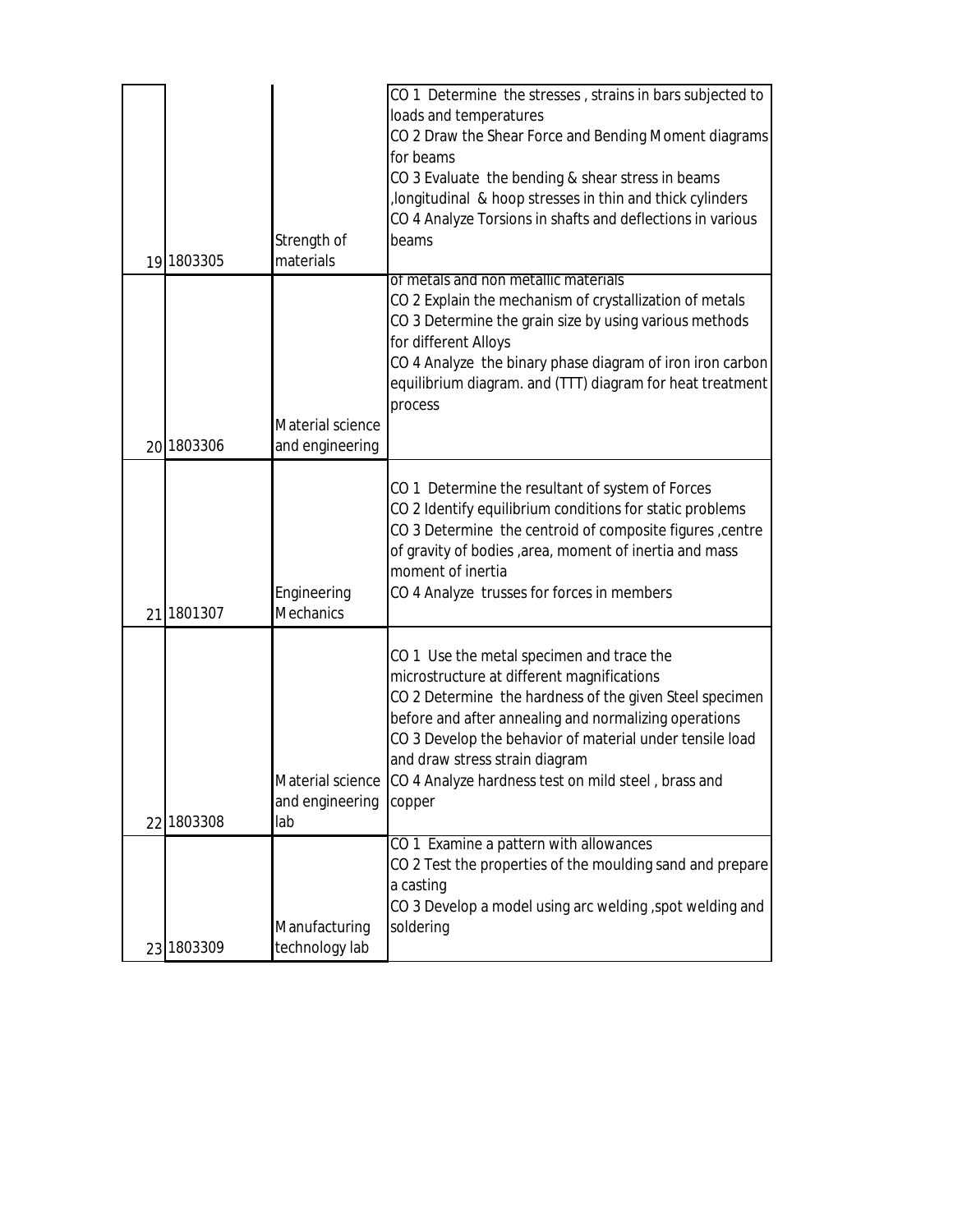|            |                                         | CO1. Understand the concept and working of I.C Engines,<br><b>Steam Turbines and</b><br>Steam condensers etc<br>CO2. Describe the operation of air compressors, Steam<br>Generators, Steam Turbines and Steam<br>condensers.<br>CO3. Apply thermodynamics laws in engineering<br>applications like IC Engines, Air Compressors,<br>Steam Nozzles etc                                   |
|------------|-----------------------------------------|----------------------------------------------------------------------------------------------------------------------------------------------------------------------------------------------------------------------------------------------------------------------------------------------------------------------------------------------------------------------------------------|
| 24 1803401 | Applied<br>thermodynamics               | CO4. Evaluate the performance of IC Engines, Air<br>Compressors, Steam Nozzles and Steam<br>turbines etc.                                                                                                                                                                                                                                                                              |
| 25 1803402 | <b>Fluid mechanics</b>                  | CO1: Employ the basic knowledge of fluid properties.<br>CO2: Analyze Hydraulic machines by developing<br>mathematical models to study characteristics of various<br>flows.<br>CO3: understand the mathematical techniques of practical<br>flow problems.<br>CO4: Understand the boundary layer theory and forces on<br>submerged bodies                                                |
| 26 1803403 | Kinematics of<br>machinery              | CO1: Design a suitable mechanism depending on<br>application<br>CO 2: understand the working principles of common<br>mechanisms<br>CO3: Analyze mechanism for finding its displacement,<br>velocity, acceleration,<br>CO4: understand different types of motions and various<br>configurations of followers, by drawing displacement<br>diagrams and cam profile diagram for followers |
| 27 1803404 | <b>Basic electronics</b><br>engineering | CO1: Understand the functionalities of the diodes. CO2:<br>Analyze the performance of rectifiers.<br>CO3: Use the transistors in various applications<br>CO4: Understand the working of voltmeters and CROs.                                                                                                                                                                           |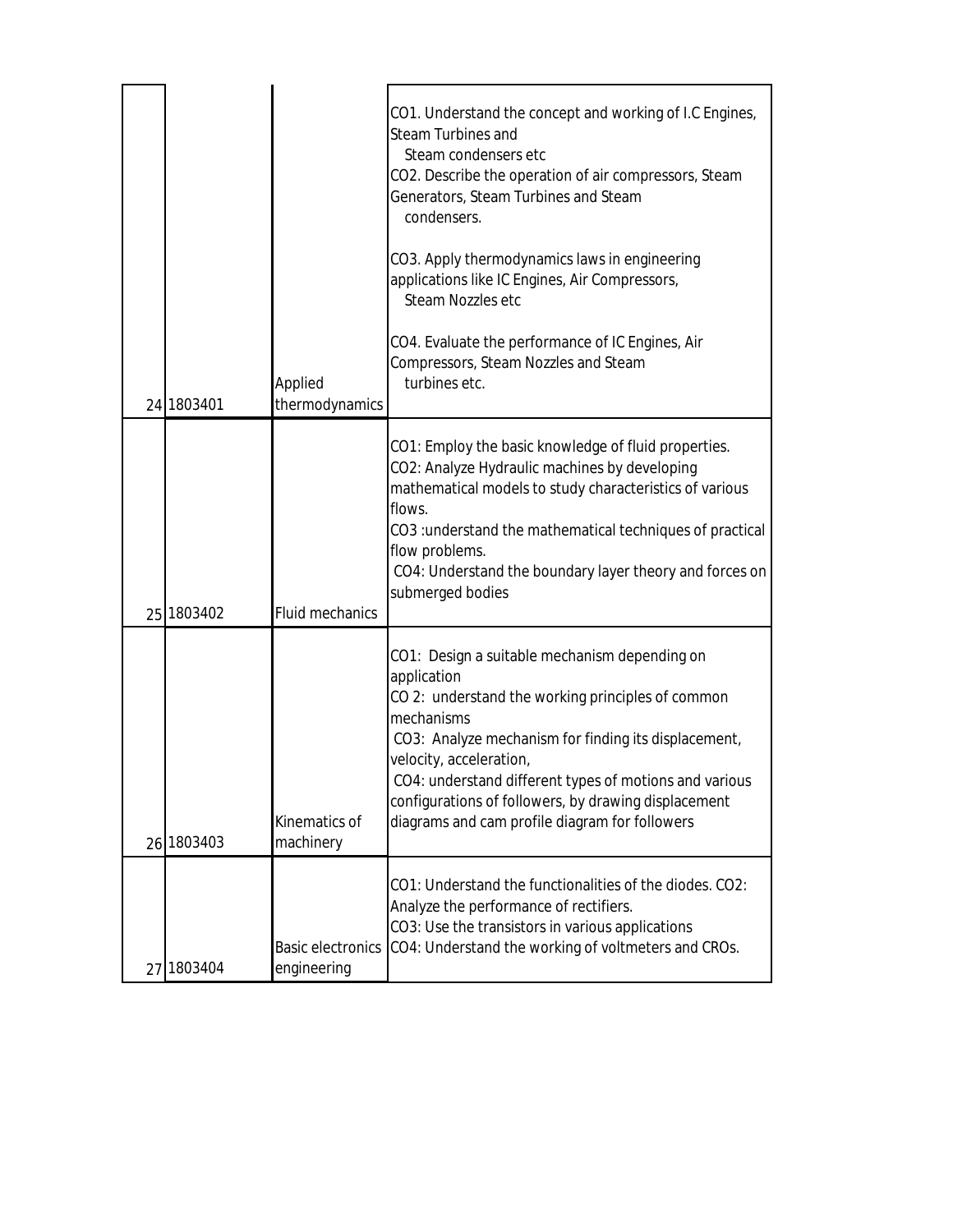| 28 1803405 | Instrumentation<br>and control<br>systems | CO1. Student can select appropriate device for the<br>measurement of parameters like temperature, pressure,<br>speed, stress, humidity, flow velocity etc., and justify its<br>use through characteristics and performance.<br>CO2. Analyze the fundamentals of various types of<br>Transducers.<br>CO3 Implement various principles & working of<br><b>Transducers</b><br>CO4.Aable to understand the methods to analyze the<br>stability of systems from transfer function forms.                                                                                                                 |
|------------|-------------------------------------------|-----------------------------------------------------------------------------------------------------------------------------------------------------------------------------------------------------------------------------------------------------------------------------------------------------------------------------------------------------------------------------------------------------------------------------------------------------------------------------------------------------------------------------------------------------------------------------------------------------|
| 29 1803406 | Computer aided<br>machine<br>drawing      | co1. Demonstrate the conventional representations of<br>materials and machine components.<br>co2. Create solid models and sectional views of machine<br>components.<br>co3. Design 3D assemblies into 2D drawings.<br>co4. Create manufacturing drawing with dimensional and<br>geometric tolerances.                                                                                                                                                                                                                                                                                               |
| 30 1803407 | <b>Basic electronics</b><br>&MOF lab      | CO1: Utilize knowledge of computing CRO, diodes and<br>rectifiers.<br>CO2: Perform experiments on commom emitter and<br>amplifier<br>CO3: calibration of venturimeter, Orificemeter and Mouth<br>piece<br>CO4: Employ the basic knowledge of hydraulics and<br>performance parameters of pumps                                                                                                                                                                                                                                                                                                      |
| 31 1803408 | Environmental<br>science                  | CO T Gain a higher level of personal involvement and<br>interest in understanding and solving<br>environmental problems.<br>CO 2 Understand the interconnection of human<br>dependence on this ecosystem.<br>CO 3 Influence their society in proper utilization of Natural<br>resources.<br>CO 4 Increases critical thinking and helps in analyzing the<br>impact of developmental activities on environment<br>CO 5 Learn the management of environmental hazards<br>and disasters and have a clear<br>understanding on environmental concerns and follow<br>sustainable developmental activities. |
| 32 1803409 | Seminar/industri<br>al Training           |                                                                                                                                                                                                                                                                                                                                                                                                                                                                                                                                                                                                     |
|            |                                           |                                                                                                                                                                                                                                                                                                                                                                                                                                                                                                                                                                                                     |